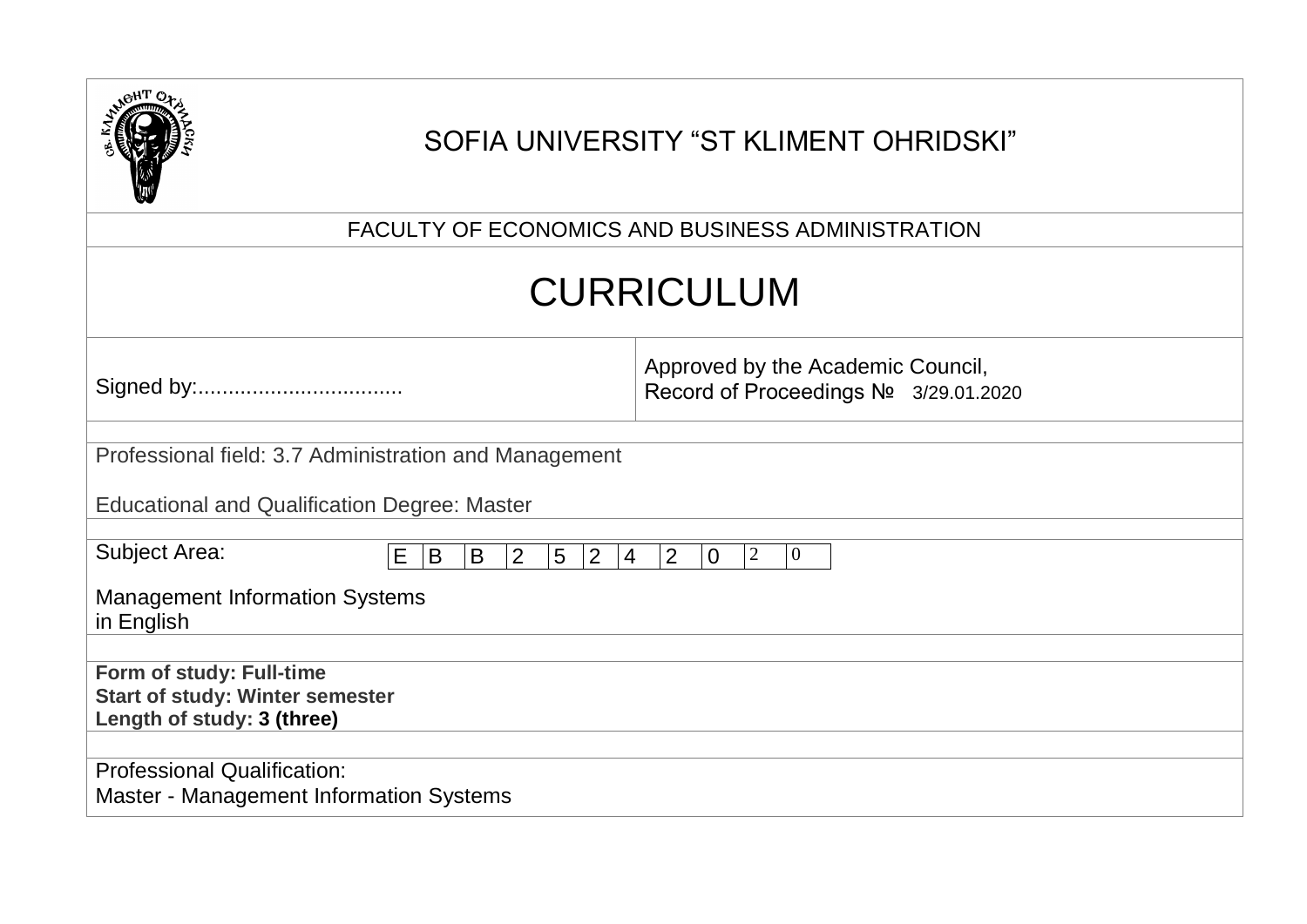#### **Qualification characteristics**

#### **Subject Area: Business Administration**

#### **BA Program/MA Program: Business Administration – Management Information Systems in English**

Modern information and communication technologies become the basis around which prosperous new businesses are built. Internet and business applications enable traditional businesses to maintain their competitive advantage. Effective operations of business entities are already unthinkable without the use of information and communication technologies.

#### **1. Educational objectives**

The three-semester Master's Degree Program in Management Information Systems aims at preparation of specialists who will be able to manage the application of modern information, communication and management technologies in business. It aims to train highly qualified specialists who will master the modern methods and tools to manage the implementation, operation and maintenance of management information systems in organizations. Upon completion of the program, the student must be familiar with and possess the skills to perform a variety of functions related to the use of management information systems in companies from different sectors of the economy, including holding managerial positions and/or starting and developing their own businesses.

The program is aimed at practitioners with a background in economics and business administration (business management, marketing, economics, finance, and other related), whose career plans include positions at managerial levels that use management information systems, as well as entrepreneurs with economics background who have realized the need for serious theoretical preparation and the need for continuous self-improvement and continued learning.

The program is offered in English to enable both the increasing number of foreigners working in Bulgaria to upgrade their qualifications, to attract wellprepared bachelors from abroad to study at Sofia University, as well as to Bulgarians who work and will develop professionally in an English-speaking environment in Bulgaria. The program offers a multicultural environment for learning and developing leadership skills.

#### **2. Description**

The Master's Degree Program in Management Information Systems is designed for applicants with a basic economic/management education who have completed a 4-year training course and have covered 240 credits (Bachelor's degree). For admission to the program, applicants are interviewed. Applicants who hold a bachelor's degree from a non-Bulgarian university first legalize their diplomas under the Higher Education Act in Bulgaria. The procedure is lengthy, and it is recommended that applicants start the legalization procedure at least 4 months before the deadline to apply for the master's program. In order to be eligible to apply for the MSc, applicants must have an average grade of undergraduate study of at least 4.00 and have at least 6 months experience as an employee at a company (including internships) or as an entrepreneur. In the case of vacancies, individuals with no practical experience but with an average grade of undergraduate study of more than 5.00 may be admitted to the program exceptionally.

The duration of study is 3 semesters (minimum 90 credits). Compulsory courses are 6 (30 credits in total). Elective courses are offered, from which the student must choose 6 (30 credits in total) depending on their career goals and the need to acquire new knowledge and skills. There are also 3 facultative courses whose credits are not considered in the completion of the curriculum.

- In the first semester students have 4 compulsory courses and 2 electives.
- In the second semester students have 2 compulsory courses and 4 electives.
- In the third semester, students have internships and State exam/Master thesis preparation.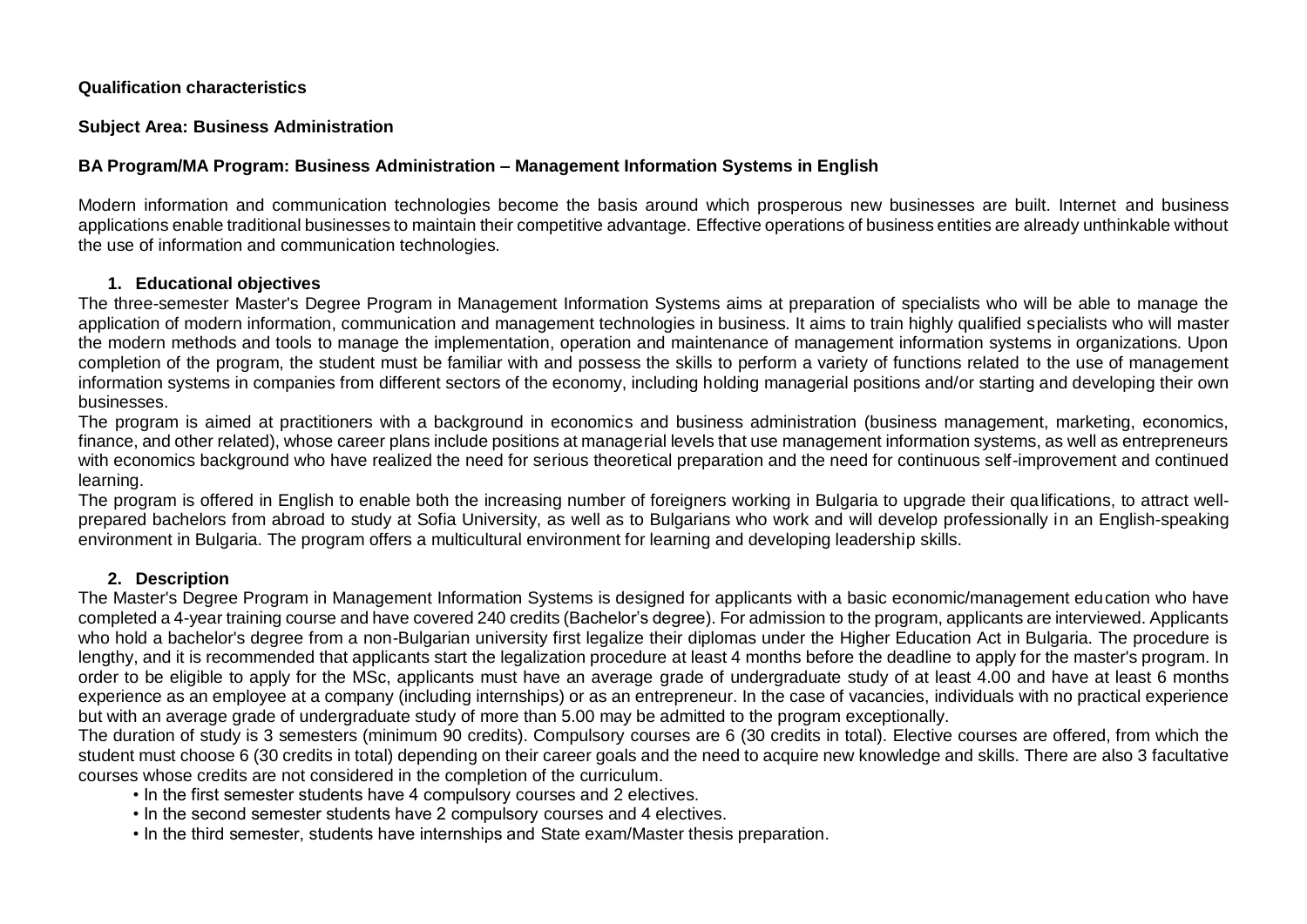The compulsory and elective courses include company visits and guest lectures and seminars led by professionals with extensive experience in management information systems, entrepreneurship and management at different levels in different economic sectors.

#### **3. Professional qualifications**

The program provides an opportunity to achieve synergies between knowledge and skills in business, management, the information and communication technologies used in management information systems. Completing the program, the student is expected to:

#### **□ KNOW**

- The key technology trends and the transformative power of new ICTs.
- The essential management information systems (ERP, CRM, SCM, BI).
- The legal aspects of information technology.
- Methods to formulate and implement strategies related to Management Information Systems.
- Methods and approaches to change organizations implementing Management Information Systems.

#### **□ BE ABLE TO**

- Apply what is learned as theoretical knowledge and shared practical experience to solve practical problems.
- Analyze, design, implement and maintain Management Information Systems.
- Manage the development and use of information technology and systems for solving business problems in large medium and small enterprises.
- Model business processes in the organization and optimize them.
- Formulate goals and strategies, develop plans for the implementation of the Management Information Systems.
- Manage projects related to the implementation of the Management Information Systems.
- Manage organizational changes resulted from the implementation of the Management Information Systems.
- Use a variety of sources of data and information and work with them independently.

#### **□ TO BE**

- Creative and visionary.
- Open to the novelties and keen to change the world.
- Pursuing self-development and lifelong learning.
- A person who develops their strategic business acumen and understands the role of ICT in successful business development.

#### **4. Professional realization**

The Master's Degree Program in Management Information Systems enables profiling and specialization of trainees, for upgrading the knowledge and skills necessary to meet the requirements of a certain position or group of positions, for the fulfillment of specific work positions and entrepreneurial functions. The program allows students to be prepared to work in the economic field, as well as, if they wish, to work in the non-profit sector.

Graduates of Management Information Systems can be employed in business organizations such as analysts, designers, experts, consultants, ICT managers and others. They will be able to start or improve their own business. Graduates of the master's program will have in-depth analytical knowledge and skills and will be able to take positions that require informed decisions in the field of management information systems. They can continue their studies and research in doctoral programmes; become professors at different levels of the higher education system; work in research and development units.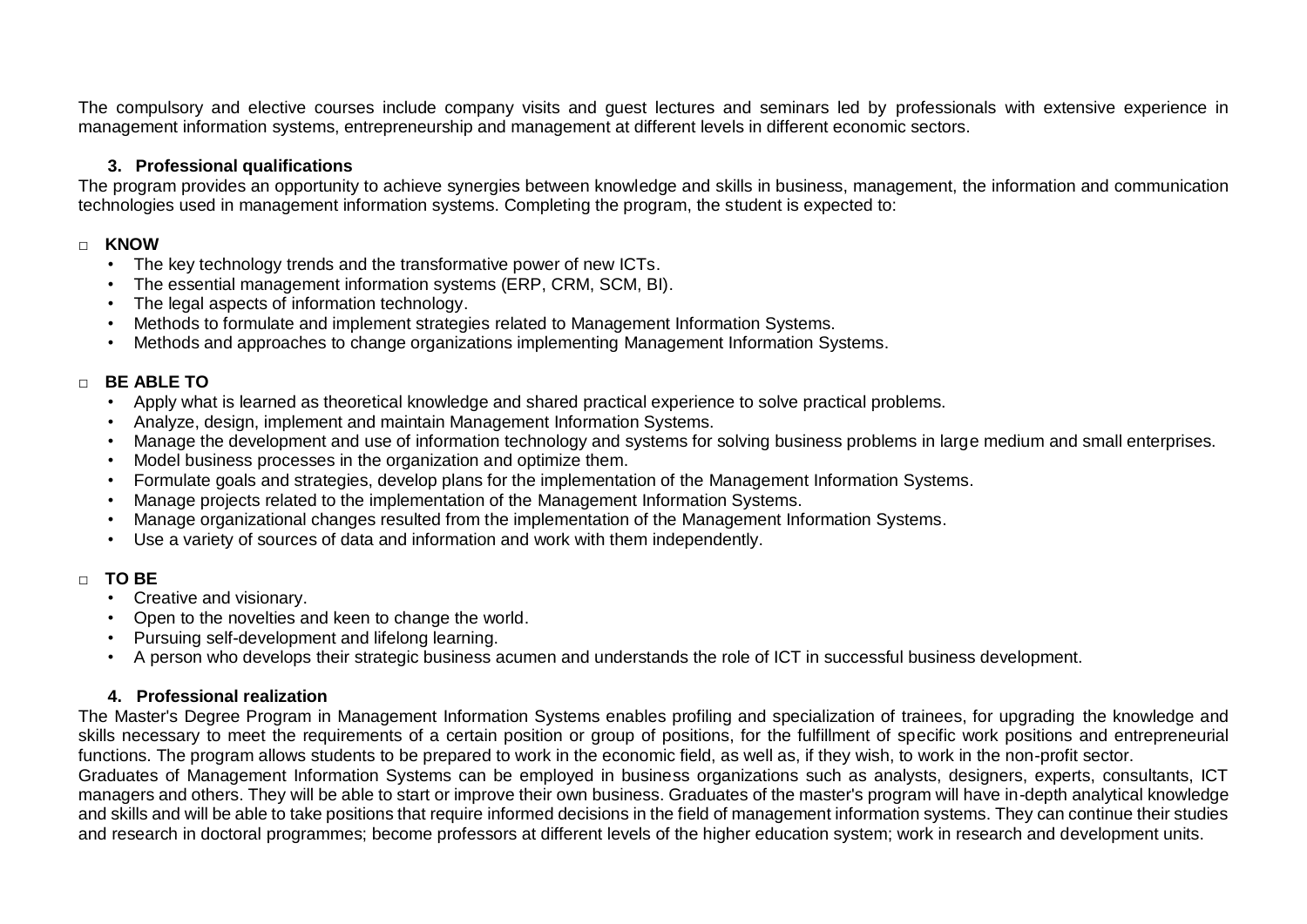| EBB 2<br>$5\overline{5}$<br>$-2$ |  |
|----------------------------------|--|
|----------------------------------|--|

#### *код на спец.*

## **Subject Area: Business Administration Master's of Management Information Systems in English**

### **Academic year beginning from 2020/2021**

|                           |              |                               |             |                |                                                                                                                |                           |                |              |                 |          | Number of classes - total |                               |                                       | Φ<br>$\blacksquare$             |
|---------------------------|--------------|-------------------------------|-------------|----------------|----------------------------------------------------------------------------------------------------------------|---------------------------|----------------|--------------|-----------------|----------|---------------------------|-------------------------------|---------------------------------------|---------------------------------|
|                           |              | Course code<br>$\overline{2}$ |             |                | <b>Course Title</b>                                                                                            | $\circ$<br>щ<br>ن<br>Type | Term           | ECTS credits | Total           | Lectures | Seminars                  | Practical classes<br>practice | Number of classes<br>week<br>ber<br>D | of Grading*<br>ca, m, a<br>Type |
|                           |              |                               |             |                | 3                                                                                                              | 4                         | 5              | 6            | 7               | 8        | 9                         | 10                            | 11                                    | 12                              |
| <b>Compulsory courses</b> |              |                               |             |                |                                                                                                                |                           |                |              |                 |          |                           |                               |                                       |                                 |
|                           | R            | 2                             | 6           |                | <b>Business Information Systems Foundation</b>                                                                 | C                         | 1              | 5            | 150<br>(45/105) | 45       | $\mathbf 0$               |                               | $3 + 0$                               | M                               |
| 2                         | R.           | 2                             | $\,6\,$     | $\overline{2}$ | Business Process Modeling and Reengineering                                                                    | C                         |                | 5            | 150<br>(45/105) | 45       | 0                         |                               | $3+0$                                 | M                               |
| 3                         | R            | 2                             | 6           | 3              | Electronic payments                                                                                            | C                         |                | 5            | 150<br>(45/105) | 45       | 0                         |                               | $3 + 0$                               | M                               |
| $\overline{4}$            | $\mathsf{R}$ | 2                             | 6           | $\overline{4}$ | Legal Aspects of Information Technologies                                                                      | C                         |                | 5            | 150<br>(45/105) | 45       | $\mathbf 0$               |                               | $3+0$                                 | E                               |
| 5                         | R.           | $\overline{2}$                | $\mathbf 0$ | 6              | Organization change and development                                                                            | C                         | 2              | 5            | 150 (60/90)     | 30       | 30                        |                               | $2 + 2$                               | E                               |
| 6                         | R            | $\overline{c}$                | $\,6\,$     | 5              | Project management (PM)                                                                                        | C                         | $\overline{2}$ | 5            | 150<br>(45/105) | 45       | 0                         |                               | $3 + 0$                               | M                               |
|                           |              |                               |             |                | Elective courses - students should elect 2 courses during first semester and 4 courses during second semester. |                           |                |              |                 |          |                           |                               |                                       |                                 |
|                           |              |                               |             |                | <b>Puginega Intelligence</b>                                                                                   |                           |                |              |                 |          |                           |                               |                                       |                                 |

| E | $5\overline{)}$ | $\mathbf 0$ | <b>Business Intelligence</b>       | – |  | 150 (60/90) | 30 | 30 | $2 + 2$ |   |
|---|-----------------|-------------|------------------------------------|---|--|-------------|----|----|---------|---|
| E | 5 <sup>1</sup>  | 6           | Enterprise Resource Planning (ERP) |   |  | 150 (60/90) | 30 | 30 | $2 + 2$ | M |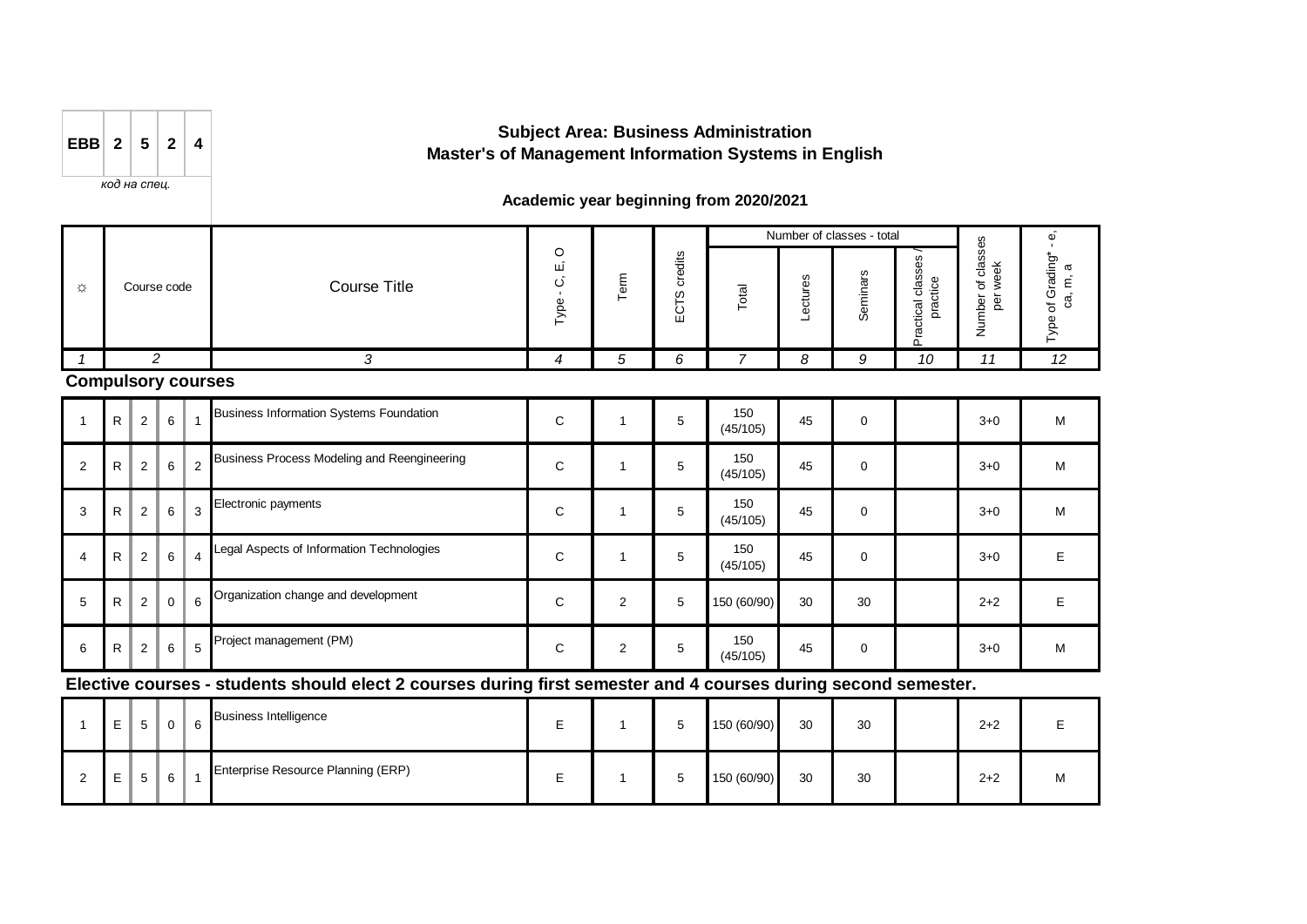| 3              | E | 5              | 6          | $\overline{2}$          | Web Technologies and Architectures                                                                                                               | Е | 1              | 5           | 150 (60/90)     | 30 | 30          | $2 + 2$ | ${\sf M}$                                                                             |
|----------------|---|----------------|------------|-------------------------|--------------------------------------------------------------------------------------------------------------------------------------------------|---|----------------|-------------|-----------------|----|-------------|---------|---------------------------------------------------------------------------------------|
| $\overline{4}$ | E | 5              | $\,6$      | 3                       | Data Base Management Foundation                                                                                                                  | E | $\mathbf{1}$   | 5           | 150 (60/90)     | 30 | 30          | $2 + 2$ | $\mathsf E$                                                                           |
| 5              | E | $\sqrt{2}$     | $\sqrt{2}$ | 8                       | Strategic Management                                                                                                                             | E | 1              | 5           | 150 (60/90)     | 30 | 30          | $2 + 2$ | M                                                                                     |
| 6              | E | $\sqrt{2}$     | $\sqrt{2}$ | 9                       | Entrepreneurship                                                                                                                                 | E | $\mathbf{1}$   | $\mathbf 5$ | 150<br>(45/105) | 30 | 15          | $2 + 1$ | $\mathsf{M}% _{T}=\mathsf{M}_{T}\!\left( a,b\right) ,\ \mathsf{M}_{T}=\mathsf{M}_{T}$ |
| $\overline{7}$ | E | 5              | 6          | $\overline{\mathbf{4}}$ | Supply Chain Management (SCM)                                                                                                                    | E | 2              | 5           | 150 (60/90)     | 30 | 30          | $2 + 2$ | M                                                                                     |
| 8              | E | 5              | 6          | 5                       | Customer Relationship Management (CRM)                                                                                                           | E | $\overline{c}$ | 5           | 150<br>(45/105) | 45 | 0           | $3 + 0$ | M                                                                                     |
| 9              | E | 5              | 6          | 6                       | <b>SDLC Management</b>                                                                                                                           | E | $\overline{2}$ | 5           | 150 (60/90)     | 30 | 30          | $2 + 2$ | $\mathsf{M}% _{T}=\mathsf{M}_{T}\!\left( a,b\right) ,\ \mathsf{M}_{T}=\mathsf{M}_{T}$ |
| 10             | E | $\sqrt{5}$     | 6          | $\overline{7}$          | Information and Communication Security                                                                                                           | E | $\overline{2}$ | 5           | 150<br>(45/105) | 45 | $\mathbf 0$ | $3 + 0$ | E.                                                                                    |
| 11             | E | $\overline{2}$ | $\sqrt{2}$ | $\,8\,$                 | Innovation management in the organization                                                                                                        | E | $\overline{2}$ | 5           | 150 (60/90)     | 30 | 30          | $2 + 2$ | $\mathsf{M}% _{T}=\mathsf{M}_{T}\!\left( a,b\right) ,\ \mathsf{M}_{T}=\mathsf{M}_{T}$ |
| 12             | E | 5              | $\,6\,$    | 8                       | Analysis and management of customer requirements<br>Equilibrius courses - exalito are not taken into coosunt in the completion of the curriculum | E | $\overline{2}$ | $\mathbf 5$ | 150<br>(45/105) | 45 | 0           | $3 + 0$ | E.                                                                                    |

**Facultative courses - credits are not taken into account in the completion of the curriculum.**

|  | $\overline{\phantom{a}}$ | <u>_</u> | ີ |  | Agile management |  |  |  | 90<br>(45/45) | 30 | $\overline{a}$<br>. ט |  | ົ່<br>-4 |  |
|--|--------------------------|----------|---|--|------------------|--|--|--|---------------|----|-----------------------|--|----------|--|
|--|--------------------------|----------|---|--|------------------|--|--|--|---------------|----|-----------------------|--|----------|--|